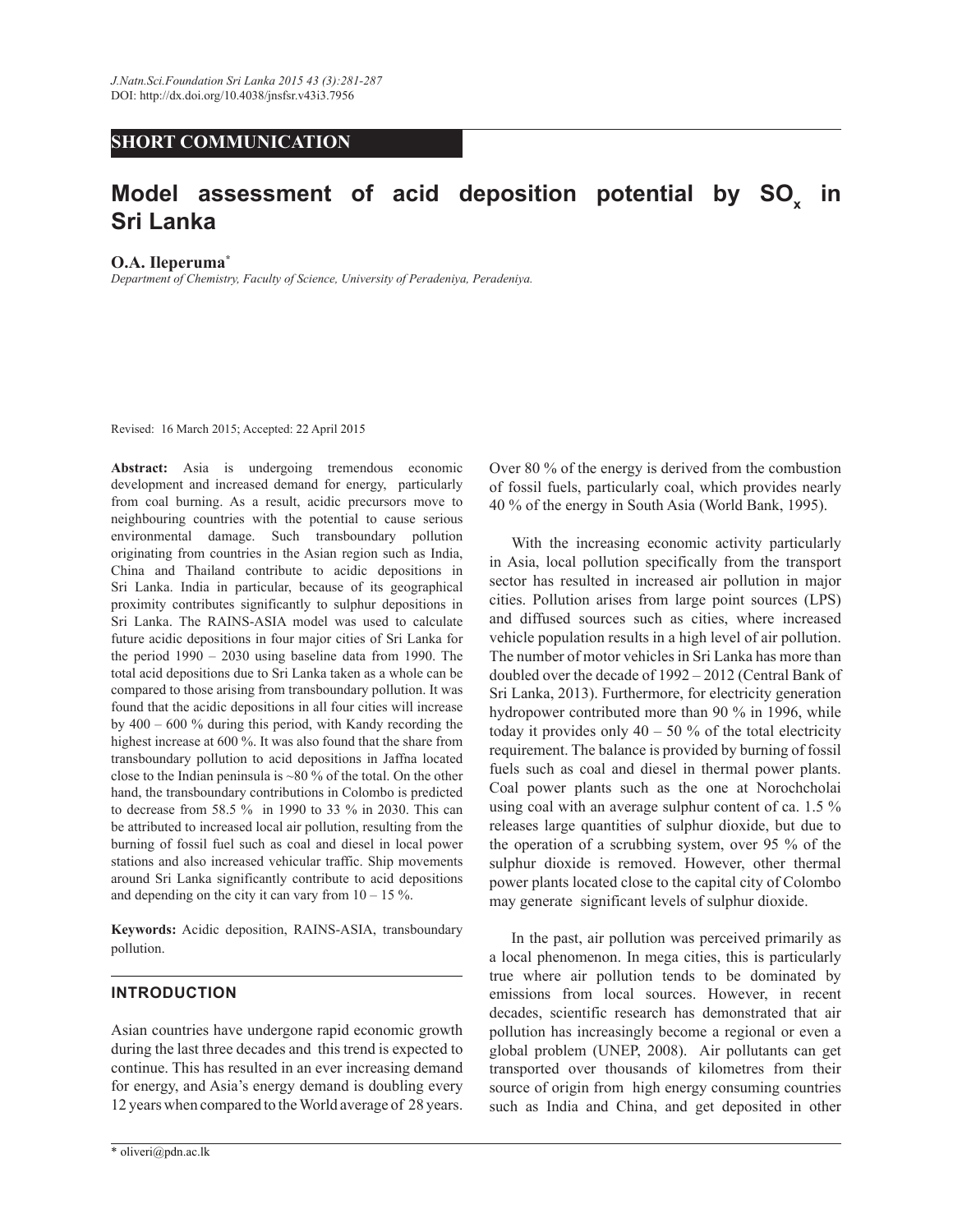countries in the region. This is the phenomenon of transboundary air pollution and is the major reason for acid rain incidences already well established in Europe and Canada (Menz & Seip, 2004). China, which accounts for 65 % of all sulphur emissions in Asia contributes heavily to sulphur depositions in neighbouring countries. For example, China is responsible for 39 % and 35 % of the total sulphur depositions in Thailand and North Korea, respectively (Robertson *et al*., 1995). Sri Lanka signed the Male Declaration, which is aimed at mitigating the effects of transboundary air pollution and consequent acid rain.

Over the years  $SO_x$  emissions in all parts of Asia have increased, and in China over the past two decades SO<sub>y</sub> emissions have more than tripled (Streets *et al*., 2000a). Asia's total  $SO_x$  emissions may increase by a factor of three between 1990 and 2030 (World Bank, 1995). The transport and the fate of sulphur in Asia is an area of increasing interest and concern (Robertson *et al*., 1995).

 The term acid rain is used to describe rainwater having a  $pH < 5.6$ , which is the result of the reactions of air pollutants such as  $SO_x$  and  $NO_x$  with atmospheric water and oxygen. Acid rain precursors are released into the atmosphere from burning of fossil fuel, particularly coal. The term acid deposition is used to encompass both wet deposition in the form of rain and other forms such as snow, frost, fog, and also dry deposition in the form of solid salts. Acidic precipitation is reported throughout the Asia (Hara, 1993) with many areas receiving levels exceeding the acid carrying capacity of soils. It is not only the mere pH of the rainwater that causes environmental damage but rather the response of the plants and soils to the chemical constituents of rainwater. Eventually, soil buffer capacity in the receiving bodies is critical in acid rain causing environmental damage. The reported mean buffer intensities computed for lowland Dry Zone rivers and highland reservoirs are  $8.09 \pm 4.61 \times 10^{-4}$  and 55.05 ± 21.18 × 10<sup>-4</sup> mol L<sup>-1</sup> pH<sup>-1</sup>, respectively (Silva & Manuweera, 2004). The presence of base cations such as calcium and magnesium from soil as well as sea water has a neutralising effect on the acidity of rainwater. In addition, ammonia in the atmosphere also has the ability to neutralise sulphuric and nitric acids in rainwater. However, sulphate ions still remain in the environment, which has the ability to replace  $HCO_3^-$  causing  $Mg^{2+}$  and  $Ca<sup>2+</sup>$  to increase from the weathering of soil and reservoir sediments. As a result, the ratio of alkalinity to  $Mg^{2+}$ and  $Ca<sup>2+</sup>$  will decrease affecting aquatic life (Schindler, 1988).

 The impacts of acid depositions on ecosystems have been extensively studied. This has resulted in the disappearance of fish from the lakes in Scandinavia and Canada, destruction of pine forests in Europe and damage to monuments like Taj Mahal (Rodhe & Granat, 1984). The acidity in rain can affect agricultural crops and sensitive ecosystems where the soil buffering capacity is low. Already, China is facing serious problems owing to acid rain where several sensitive ecosystems are under threat (Kuribayashi *et al*., 2012).

 There is very little research carried out in Asian countries on the effects of acid rain on ecosystems. However, there is evidence that the acidity of rainwater is on an increasing trend at locations where regular monitoring of the acidity of rainfall is implemented. A limited study on the acid rain occurrence in Sri Lanka during the  $1996 - 2000$  period showed that acid rain is prevalent in the hill country and also in the North-Central province, particularly during the North-East Monsoon (Ileperuma & Premakeerthi, 1998; Nissanka, 2005). Silva and Manuweera (2004) found that about 30 % of the rainwater samples collected from all over the island had a pH value in the range of  $4.90 - 5.30$ , and  $37.5 \%$  of the samples had a pH value in the range of  $5.40 - 5.80$ , again demonstrating the occurrence of acid rain in Sri Lanka. In an earlier study, rainwater acidity was not considered as a problem in Sri Lanka. Average rainwater pH values of 5.15 and 5.60 have been determined for the Wet and Dry Zones of Sri Lanka with 66 % of the samples having a pH < 5.60, and hence can be considered as acid rain (Dissanayake & Weerasooriya, 1985).

 Regional Air Pollution Information and Simulation model (RAINS) was first developed as a tool for integrated assessment of strategies to reduce acid deposition in Europe. This model deals with the pathways of emissions and mechanisms of acidification in the environment for sulphur dioxide, which is the major acidifying component. The extension of the RAINS-EUROPE model to Asia resulted in the development of RAINS-ASIA model as an integrated acid rain and emissions policy analysis model for the development of national and regional energy policies in Asia.

 The aim of the present study was to investigate how the projected acidic depositions will vary in the future in four major cities of Sri Lanka using the RAINS-ASIA model. This model was selected because it is the only model, which covers entire Asia providing data on large point sources such as coal power plants and also diffused sources in the form of entire states of different countries. This model also enables the allocation of such depositions due to transboundary pollution from the states of neighbouring India, and to large point sources such as power plants in India. Such data will be useful to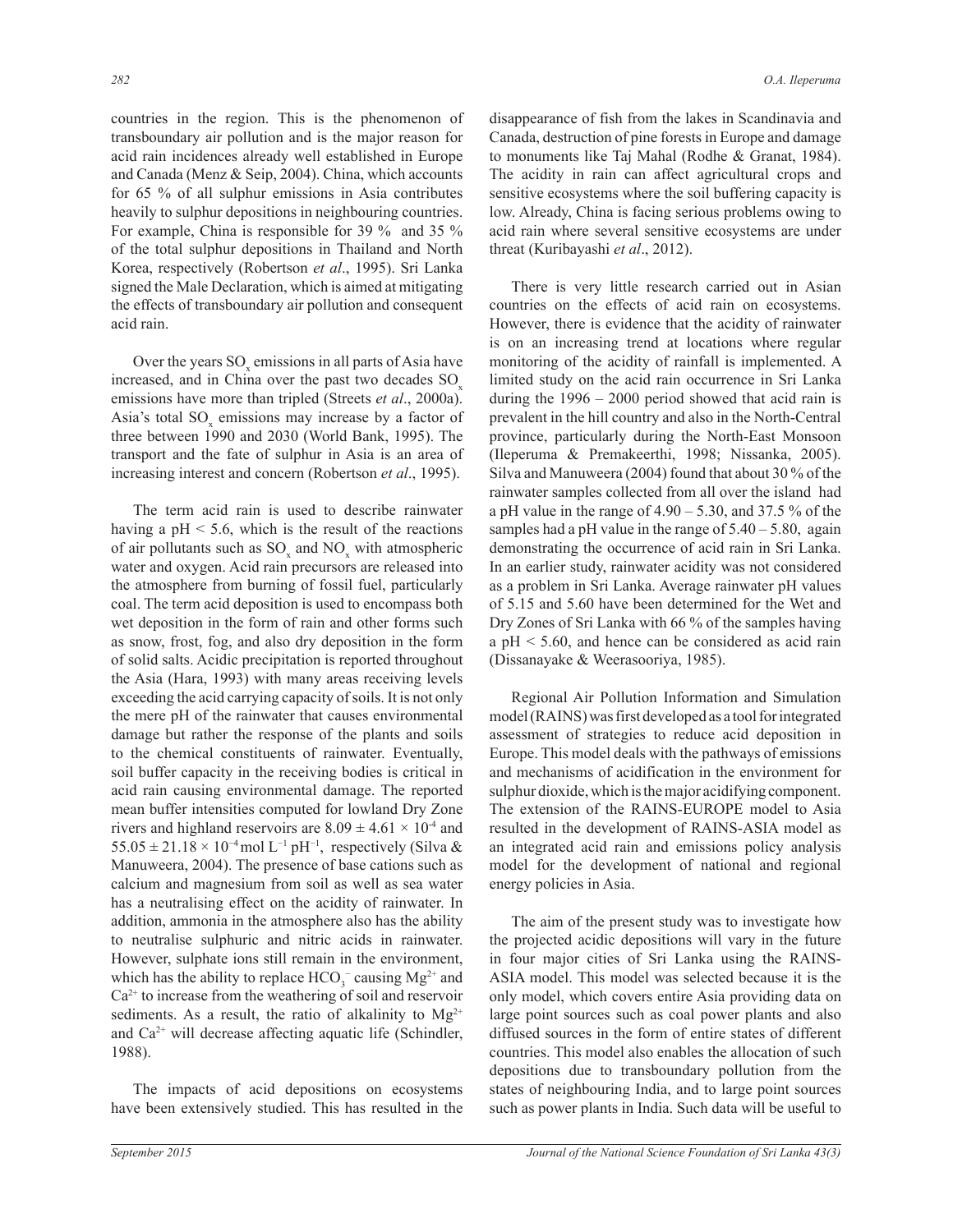assess the vulnerability of sensitive ecosystems as well as potential damage to agricultural crops in Sri Lanka.

#### **METHODS AND MATERIALS**

RAINS-ASIA model comprised four basic modules, and answers many questions such as energy generation policies, technical options to control emissions and their costs, endangered ecosystems and future acid deposition scenarios.

- (a) The regional energy resource generator (RESGEN) module, which calculates energy consumption parameters based on socio-economic and technological assumptions
- (b) The energy and emissions (ENEM) module, which uses these scenarios to calculate sulphur emissions and costs of control strategies
- (c) The deposition and critical loads module (DEP), which consists of two sub-modules
- (d) (i) The atmospheric transport (ATMOS) sub-module, which calculates the levels and patterns of sulphur depositions under a given emission scenario
	- (ii) The IMPACT module, which calculates ecosystem critical loads and their environmental effects

 In this study DEP module was used to calculate future sulphur depositions in Sri Lanka.

 RAINS-ASIA version 7.52 programme package was used for the study. The deposition module (DEP) was used to determine the sulphur depositions in the four cities; Colombo, Kandy, Anuradhapura and Jaffna for the period  $1990 - 2030$ . From the DEP module, sulphur deposition option and the "no-control" scenario were selected. In this study, a "no-control" scenario was used where the existing technologies and fuel quality will remain as they are, while the other options such as the best available technology (BAT) and advanced emission control strategies (ACT) are also available to perform the calculations. Calculations were next run when a coloured map with different shadings depending on the level of sulphur deposition was obtained. These calculations were made for the period  $1990 - 2030$  at 5 year intervals and the results obtained in units of millgrammes of sulphur/m<sup>2</sup>/year. The geographical locations of the four cities were identified with their longitudes and latitudes. From the map, sulphur deposition at any particular location can be determined.

In order to determine the contributions to sulphur depositions from local sources as well as transboundary sources, the data browser option in the deposition model was used. This gives the contributions from large point sources (LPS) in neighbouring countries and also from different states of India taken as a whole. This option also gives the contribution to acid depositions from Sri Lanka taken as a whole.

#### **RESULTS**

The projected annual variation of sulphur depositions during the period,  $1990 - 2030$  for the four cities, Colombo (6° 55′N, 79° 51′E), Kandy (7° 17′N, 80° 38′E), Anuradhapura ( $8^{\circ}$  20′N,  $80^{\circ}$ 23′E) and Jaffna ( $9^{\circ}$  40′ N, 80° 0′ E) is given in Figure 1. This shows that sulphur depositions are projected to regularly increase during the period 1990 ‒ 2030 with the City of Colombo having the lowest level of sulphur depositions. This Figure also reveals a clear increasing trend in acid depositions during the period of study from  $1990 - 2030$ . RAINS-ASIA model uses the available data in 1990 as the baseline data and calculates sulphur depositions based on future energy requirements, combustion technologies in power plants, population increase and the socio-economic changes that will take place through this period. During the period under study, deposition is expected to increase from 51.86 kilotons in 1990 to 284.98 kilotons in 2030 for the city of Colombo, which represents a 550 % increase from the 1990 levels. The corresponding percentage increases for the other three cities are: Anuradhapura - 565 %,



**Figure 1:** Projected variation of sulphur depositions in Jaffna, Anuradhapura, Kandy and Colombo under the no-control scenario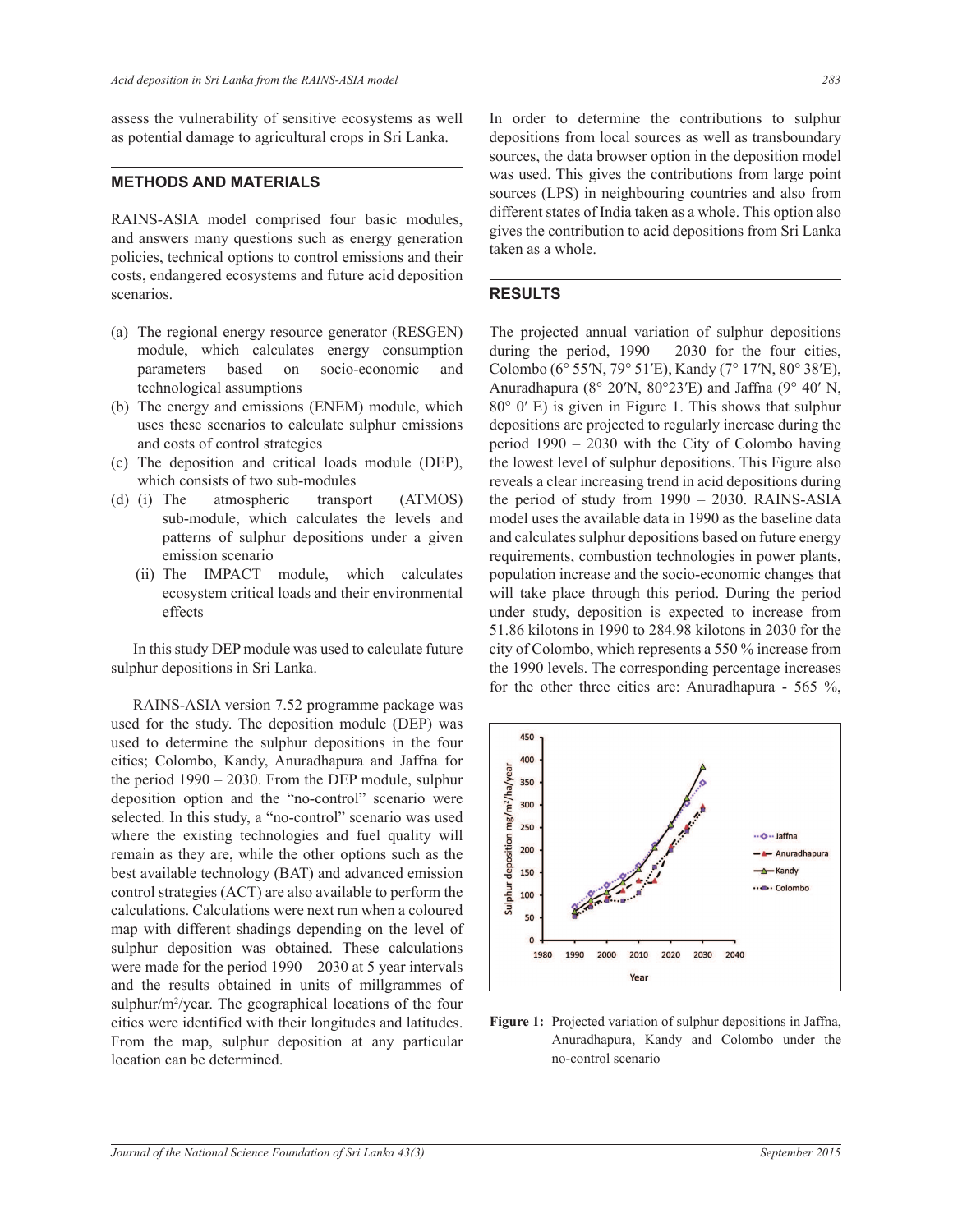Kandy - 600 % and Jaffna - 471 %. A noteworthy feature is that depositions in Kandy exceed that of Jaffna from 2020 onwards.

 Figure 2 gives the projections for acidic depositions when the ACT option is considered in the calculation. This option assumes that the following sulphur reductions are enforced:

 (i) flue gas desulphurisation (ii) use of low sulphur heating oil for large boilers in industry, and (iii) use of low sulphur fuel for transport.

 Figure 2 shows the reduction of emissions under the best possible ACT scenario. It is seen that the values are lower by a factor of ca. 5. Another feature is that Kandy records the highest sulphur depositions throughout this period followed by Jaffna. Depositions in Colombo and Anuradhapura under this scenario nearly overlap each other.



**Figure 2:** Projected variation of sulphur depositions in Jaffna, Anuradhapura, Kandy and Colombo under the advanced control technology scenario

 An analysis of the various sources contributing to sulphur depositions can be obtained using the data browser option in the DEP module. It was found that the main contributors to transboundary air pollution are the Tamil Nadu and Kerala states as whole areas from India (Table 1). In addition, large point sources (LPS), which are the coal powered power plants in Southern India also contribute to sulphur deposition in Sri Lanka to an extent of ca. 5 %.

 Table 1 gives the contributors share in kilotons/year of sulphur and how they are expected to vary during the period  $1990 - 2030$ . Table 1 shows that the total sulphur deposition in Colombo and Kandy increases nearly six fold, while the levels in Jaffna and Anuradhapura increase by factors of 4.67 and 5.32, respectively for this period.

### **DISCUSSION**

Colombo has the lowest level of sulphur deposition due to the city being located close to the sea and the flat terrain, which results in the effective dispersal of air pollutants. Jaffna has the highest level of sulphur depositions, which can be attributed to its proximity to India that contributes heavily to transboundary air pollution. These increases are due to both increased energy consumption in Sri Lanka and transboundary effects. Increased local air pollution arises from increased vehicle fleet and fossil fuel burning in power plants. The energy consumption in Sri Lanka in 1990 was 190 petajoules/year, while it is projected to increase to 632 petajoules/year by 2020 (World Bank, 1995). With the commissioning of the Norochcholai power plant and the proposed Sampur power plant, local air pollution and increased sulphur depositions are unavoidable. Socio-economic indicators such as the two - fold increase of per capita income every 10 years with concomitant increase in electricity demand are responsible for this trend.

 The higher level of acid deposition in Kandy can be attributed to local air pollution from the Western Province getting transported to the hill country during the South-West Monsoon and the transboundary air pollution during the North-East Monsoon. This is in agreement with the air pollution levels reported in Kandy, which are often 4–5 times higher than those in Colombo (Abeyratne & Ileperuma, 2006). In the case of Jaffna, which receives rain predominantly from the North-East monsoon gets its major share of acid depositions due to transboundary pollution. While sulphur deposition will be drastically reduced (Figure 2) almost by a factor of about 5 under



**Figure 3:** Projected share of transboundary air pollution for the period  $1990 - 2030$  in Jaffna, Anuradhapura, Kandy and Colombo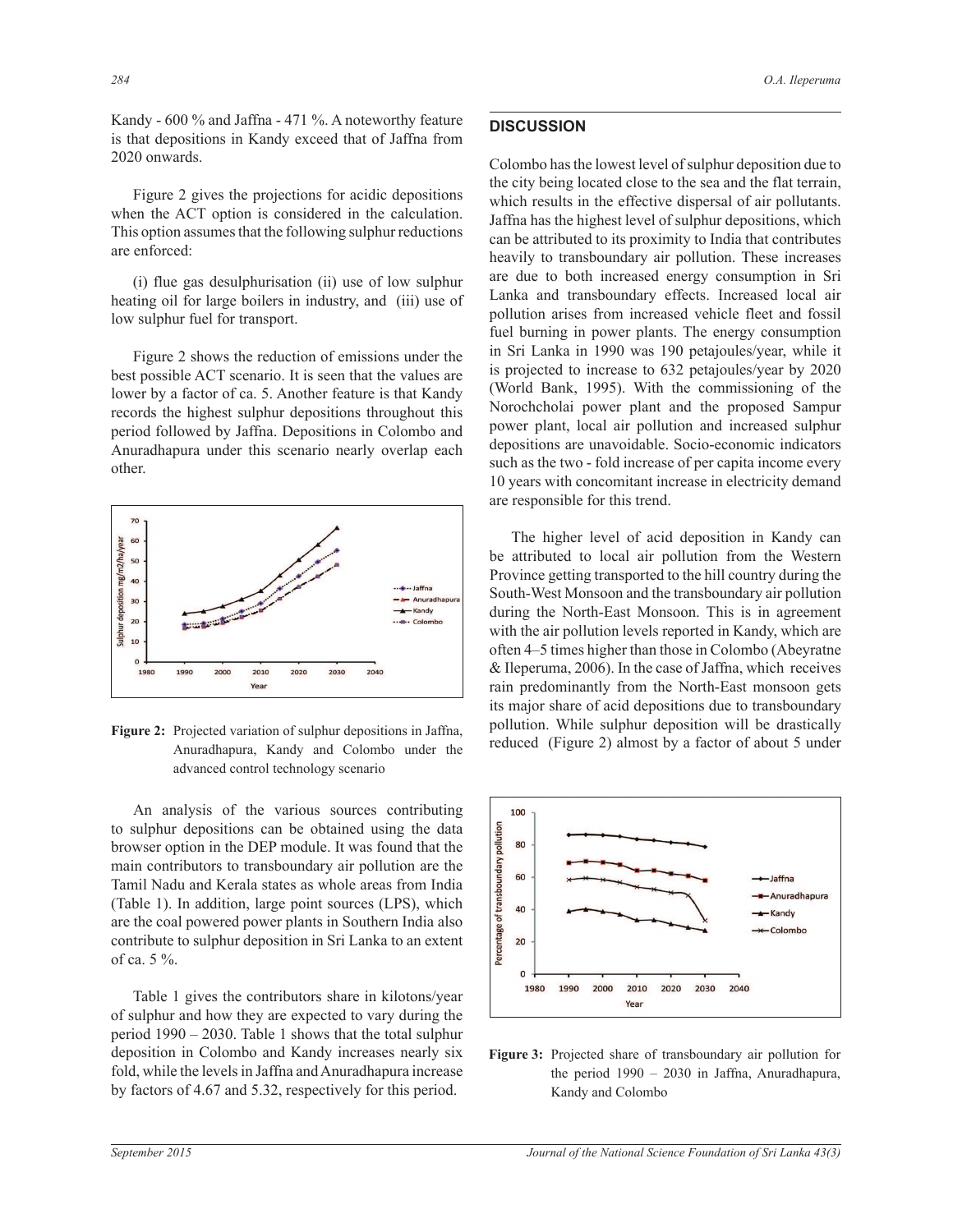|  |  | <b>Table 1:</b> Sulphur depositions from Sri Lankan sources and from major transboundary sources for each city in kilotons/year |
|--|--|---------------------------------------------------------------------------------------------------------------------------------|
|  |  |                                                                                                                                 |

|              |               | 1990  | 1995  | 2000   | 2005   | 2010   | 2015   | 2020   | 2025   | 2030   |
|--------------|---------------|-------|-------|--------|--------|--------|--------|--------|--------|--------|
| Jaffna       |               |       |       |        |        |        |        |        |        |        |
|              | Sri Lanka     | 9.96  | 13.57 | 16.64  | 20.35  | 26.43  | 35.11  | 44.97  | 56.58  | 71.61  |
|              | Tamil Nadu    | 45.83 | 63.57 | 72.90  | 82.85  | 95.62  | 119.06 | 137.04 | 166.16 | 189.57 |
|              | Kerala        | 6.13  | 10.09 | 15.75  | 20.35  | 24.94  | 34.15  | 43.35  | 50.72  | 56.61  |
|              | Karnataka     | 1.28  | 2.19  | 2.96   | 3.92   | 4.81   | 5.58   | 6.54   | 7.80   | 8.81   |
|              | Andra Pradesh | 0.61  | 0.95  | 1.22   | 1.49   | 1.81   | 2.12   | 2.44   | 3.01   | 3.52   |
|              | LPS-Tuticorn  | 3.57  | 3.86  | 3.98   | 3.44   | 2.36   | 3.61   | 3.61   | 3.34   | 2.53   |
|              | LPS-Neyvelli  | 2.20  | 2.10  | 2.00   | 1.67   | 1.00   | 0.67   | 0.67   | 0.00   | 0.00   |
|              | LPS-Mettur    | 1.12  | 1.25  | 1.38   | 1.20   | 1.11   | 0.94   | 1.79   | 1.71   | 1.45   |
|              | Sea lanes     | 1.52  | 2.05  | 2.17   | 2.37   | 2.56   | 2.88   | 3.18   | 3.45   | 3.71   |
| Total        |               | 72.22 | 99.63 | 119.00 | 137.64 | 160.64 | 204.12 | 243.59 | 292.77 | 337.81 |
| Anuradhapura |               |       |       |        |        |        |        |        |        |        |
|              | Sri Lanka     | 16.95 | 23.09 | 28.32  | 35.07  | 44.97  | 59.75  | 76.52  | 96.28  | 121.86 |
|              | Tamil Nadu    | 25.14 | 34.83 | 40.00  | 45.43  | 52.43  | 65.28  | 75.13  | 91.11  | 103.94 |
|              | Kerala        | 5.43  | 9.73  | 13.96  | 18.04  | 22.11  | 30.28  | 38.44  | 44.97  | 50.19  |
|              | Karnataka     | 0.53  | 0.90  | 1.21   | 1.60   | 1.97   | 2.28   | 2.68   | 3.19   | 3.61   |
|              | Andra Pradesh | 0.30  | 0.47  | 0.61   | 0.74   | 0.90   | 1.05   | 1.22   | 1.49   | 1.76   |
|              | LPS-Tuticorn  | 1.63  | 1.76  | 1.81   | 1.57   | 1.07   | 1.65   | 1.65   | 1.52   | 1.15   |
|              | LPS-Neyvelli  | 1.06  | 1.02  | 0.97   | 0.81   | 0.49   | 0.32   | 0.32   | 0.00   | 0.00   |
|              | LPS-Mettur    | 0.51  | 0.56  | 0.62   | 0.54   | 0.50   | 0.42   | 0.42   | 0.77   | 0.66   |
|              | Sea lanes     | 3.07  | 4.16  | 4.39   | 4.79   | 5.18   | 5.82   | 5.82   | 6.99   | 7.52   |
| Total        |               | 54.62 | 76.52 | 91.89  | 108.59 | 129.62 | 166.85 | 202.20 | 246.32 | 290.69 |
| Kandy        |               |       |       |        |        |        |        |        |        |        |
|              | Sri Lanka     | 38.79 | 52.86 | 64.86  | 80.28  | 102.93 | 136.74 | 175.14 | 220.36 | 278.89 |
|              | Tamil Nadu    | 11.97 | 16.59 | 19.05  | 21.64  | 24.98  | 31.10  | 35.80  | 43.41  | 49.52  |
|              | Kerala        | 3.45  | 6.17  | 8.86   | 11.45  | 14.04  | 19.22  | 24.40  | 25.84  | 31.86  |
|              | Karnataka     | 0.24  | 0.40  | 0.55   | 0.73   | 0.89   | 1.04   | 1.22   | 1.45   | 1.63   |
|              | Andra Pradesh | 0.15  | 0.23  | 0.29   | 0.36   | 0.44   | 0.51   | 0.59   | 0.73   | 0.85   |
|              | LPS-Tuticorn  | 0.80  | 1.05  | 0.89   | 0.77   | 0.53   | 0.81   | 0.81   | 0.74   | 0.56   |
|              | LPS-Neyvelli  | 0.46  | 0.60  | 0.42   | 0.35   | 0.21   | 0.14   | 0.14   | 0.00   | 0.00   |
|              | LPS-Mettur    | 0.28  | 0.38  | 0.34   | 0.30   | 0.28   | 0.45   | 0.45   | 0.43   | 0.36   |
|              | Sea lanes     | 7.40  | 10.03 | 10.60  | 11.55  | 12.51  | 15.56  | 15.56  | 16.86  | 18.15  |
| Total        |               | 63.54 | 88.31 | 105.86 | 127.43 | 156.81 | 205.57 | 254.11 | 309.82 | 381.82 |
| Colombo      |               |       |       |        |        |        |        |        |        |        |
|              | Sri Lanka     | 21.54 | 29.35 | 35.99  | 44.58  | 57.16  | 75.93  | 97.26  | 122.37 | 154.88 |
|              | Tamil Nadu    | 16.07 | 22.27 | 25.58  | 29.04  | 33.53  | 41.74  | 48.04  | 58.25  | 66.46  |
|              | Kerala        | 4.50  | 8.06  | 11.56  | 14.95  | 18.32  | 25.08  | 31.84  | 37.25  | 41.58  |
|              | Karnataka     | 0.28  | 0.47  | 0.64   | 0.84   | 1.03   | 1.20   | 1.41   | 1.67   | 1.89   |
|              | Andra Pradesh | 0.18  | 0.27  | 0.36   | 0.43   | 0.53   | 0.62   | 0.71   | 0.88   | 1.03   |
|              | LPS-Tuticorn  | 0.97  | 1.05  | 1.08   | 0.93   | 0.64   | 0.98   | 0.98   | 0.91   | 0.69   |
|              | LPS-Neyvelli  | 0.63  | 0.60  | 0.58   | 0.48   | 0.29   | 0.19   | 0.19   | 0.00   | 0.00   |
|              | LPS-Mettur    | 0.35  | 0.38  | 0.42   | 0.38   | 0.34   | 0.29   | 0.55   | 0.53   | 0.45   |
|              | Sea lanes     | 7.34  | 9.95  | 10.51  | 11.46  | 12.41  | 13.92  | 15.44  | 16.74  | 18.055 |
| Total        |               | 51.86 | 72.40 | 86.72  | 103.09 | 124.25 | 159.95 | 196.42 | 238.60 | 284.98 |
|              |               |       |       |        |        |        |        |        |        |        |

the ACT scenario, the cost of such abatement of sulphur emissions is high and it is an unlikely proposition since many of the power plants in India have lower levels of desulphurisation, typically of the order of 30 %. ACT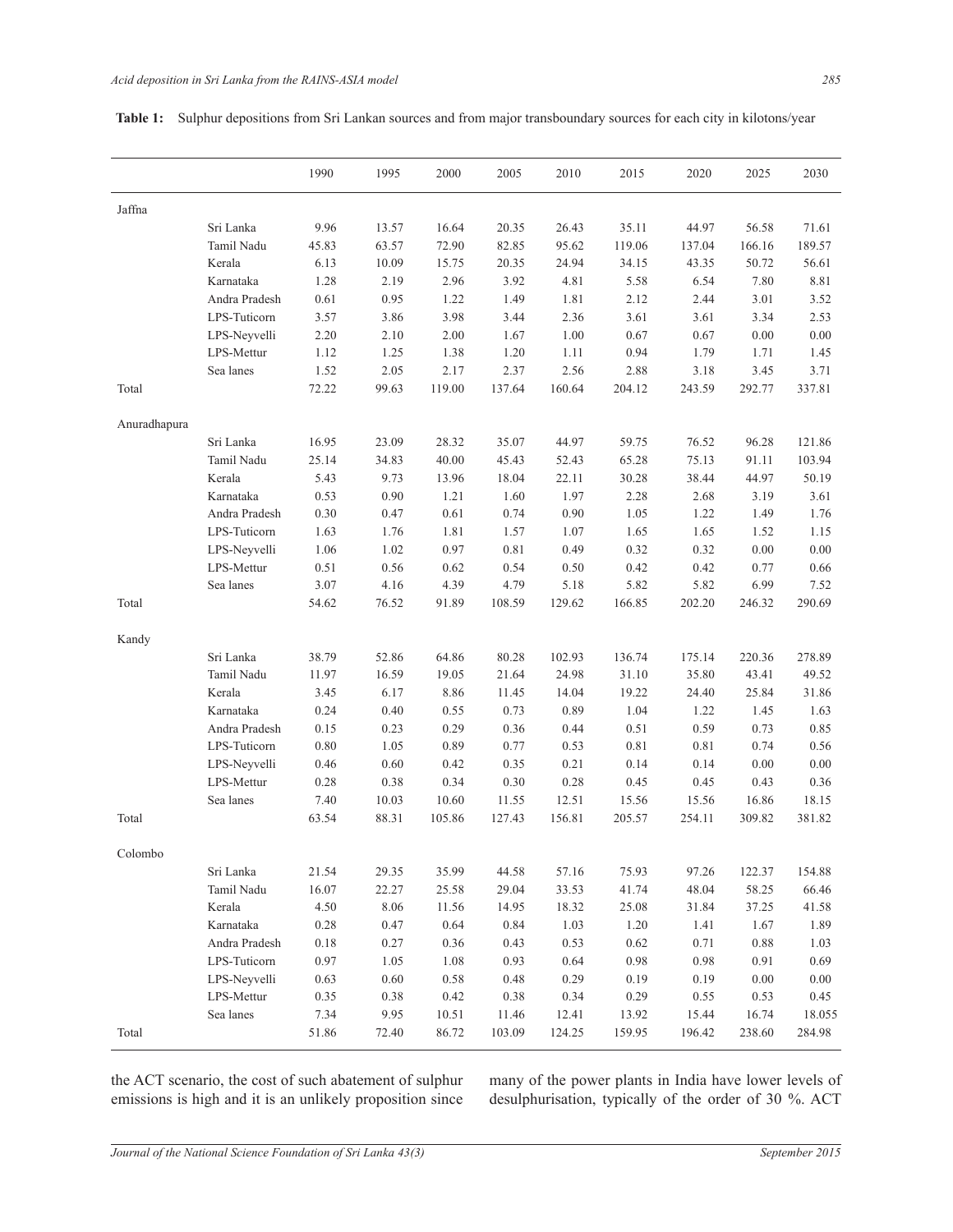scenario demands a reduction of at least 80 % of its sulphur emissions using advanced control technology.

 There is clear evidence of increased transboundary air pollution in all four cities during this period (Table 1). However, since local sulphur depositions also continue to increase at a slightly higher pace, the share of transboundary sulphur deposition shows a slight decrease as depicted in Figure 3. Kandy has the lowest share of transboundary pollution, because its major share of sulphur deposition is transported locally from the Western Province. The share of transboundary pollution for any given city remains approximately the same since local emissions are also concomitantly increasing. The three LPSs selected from Tamil Nadu had the maximum contributions to sulphur depositions and according to the databases of RAINS-ASIA, the one at Neyvilli is being decommissioned by 2025.

 Another often ignored contribution comes from the ships, which traverse one of the busiest sea lanes in close proximity to the Southern tip of Sri Lanka. Fuel oil in ships have a high sulphur content typically between  $3.5 - 2.5\%$  (Corbett & Winebrake, 2008) and hence their contribution to sulphur depositions is highly significant. Ship emissions represent 14 % of the nitrogen emissions and 16 % of the sulphur emissions globally from world petroleum use (Corbett & Fishneck, 1997). In Sri Lanka, coastal cities are vulnerable and in 1990, Colombo had 14 % of its sulphur deposition from ship movements while Jaffna had only 2 %. A sample calculation carried out for Galle, which is situated closer to the sea lanes reveal that ship movements accounted for nearly 40 % of all sulphur emissions in 1990. Estimates of sulphur depositions in Asia due to ship movements was predicted to increase from 545 gegagrams in 1988 to 817 gegagrams in 1995 (Streets *et al*., 2000b)

 Acidic depositions in Sri Lanka will continue to increase owing mainly to transboundary pollution. Their environmental effects have not been fully assessed but it is likely to cause damage to sensitive ecosystems and also will affect crop yields. RAINS-ASIA has the capability to determine excess sulphur depositions and the ecosystems under threat owing to increased acidification. Kandy exhibits the highest increase owing to both transboundary pollution and also local air pollution from the Western Province getting deposited in the central hill country.

#### **Acknowledgement**

Author wishes to thank Dr Jitendra Shah, World Bank, Washington for providing the RAINS-ASIA software used for this study.

# **REFERENCES**

- 1. Abeyratne V.D.K. & Ileperuma O.A. (2006). Air pollution monitoring in the city of Kandy: possible transboundary effects. *Journal of the National Science Foundation of Sri Lanka* **34**(3): 137 ‒ 141.
- 2. Central Bank of Sri Lanka (2013). *Statistical Handbook.* Central Bank of Sri Lanka, Colombo.
- 3. Corbett J. & Fishbeck P. (1997). Emissions from ships. *Science* **278**: 823 ‒ 824. DOI: http://dx.doi.org/10.1126/science.278.5339.823

4. Corbett J.J. & Winebrake J. (2008). Emissions tradeoffs among alternative marine fuels: total fuel cycle analysis of residual oil, marine gas oil and marine diesel oil. *Journal of Air and Waste Management Association* **58**: 532 ‒ 542.

5. Dissanayake C.B. & Weerasooriya R. (1985). Environmental chemistry of rainwater in Sri Lanka. *International Journal of Environmental Studies* **26**: 72 ‒ 86.

DOI: http://dx.doi.org/10.1080/00207238508710245

- 6. Hara H. (1993). Acid deposition chemistry in Asia. *Bulletin of the Institute of Public Health* **42**: 426 ‒ 437.
- 7. Ileperuma O.A. & Premakeerthi R.M. (1998). Country report for acid rain monitoring in Sri Lanka, *Proceedings of the Workshop on Acid Rain monitoring and Atmospheric Modeling (ed. O.A. Ileperuma ), Kandy, Sri Lanka, 20 - 23* April, pp.  $85 - 89$ .
- 8. Kuribayashi M., Oharab T., Morinob Y., Unoc I., Kurokawad J. & Harae H. (2012). Long-term trends of sulphur deposition in East Asia during 1981 - 2005. *Atmospheric Environment* **59**: 461 ‒ 475.

 DOI: http://dx.doi.org/10.1016/j.atmosenv.2012.04.060 9. Menz F.C. & Seip H.M. (2004). Acid rain in Europe and the United States: an update. *Environmental Science and* 

*Policy* **7**(4): 253 ‒ 265. DOI: http://dx.doi.org/10.1016/j.envsci.2004.05.005

- 10. Nissanka N.M.J. (2005). Investigation of the extent of acid precipitation in Sri Lanka. *M.Phil. thesis*. University of Peradeniya, Peradeniya.
- 11. Robertson L., Rodhe H. & Granat L. (1995). Modelling of sulphur deposition in the southern Asian region. *Water, Air and Soil Pollution* **85**: 2337 ‒ 2334. DOI: http://dx.doi.org/10.1007/BF01186183
- 12. Rodhe H. & Granat L. (1984). An evaluation of sulphate